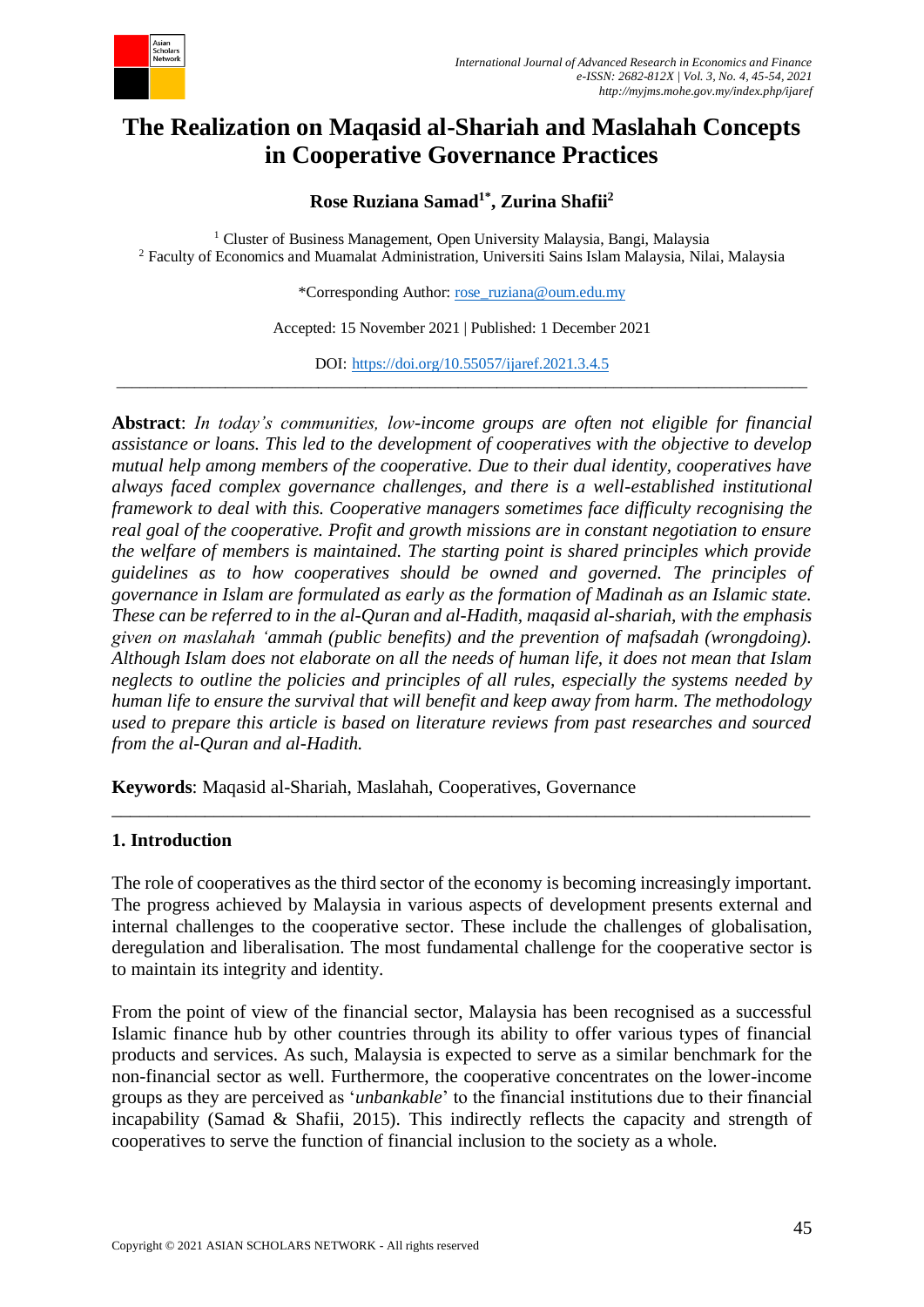

The role of financial inclusion has, therefore, become even greater as a means to improve the livelihoods and as a way to strengthen financial resilience of the less fortunate. It provides a chance to save for the future, to invest and to generate revenue and to ensure against bad events. Stability and improving the global situation give us the opportunity to accelerate financial inclusion as an important global agenda. The aim of achieving financial inclusion is a shared responsibility which positively affects the poor. Challenges in implementing financial inclusion can only be resolved when the different stakeholders, each with different ranges of power and control, working together in consistent and integrated ways. It should involve government, regulators, market agents, the finance industry and consumers (Aziz, 2014).

#### **Islamic Cooperatives**

Ismail, M. I et al. (2016) highlighted that being an Islamic Cooperative does not mean that the cooperative is registered as 'Islamic Cooperative'. An Islamic cooperative only refers to the cooperative carrying on activities based on the Shariah principle with a focus on the mutuality principle for goodness.

According to Ismail and Said (2012), the Islamic cooperative has its unique characteristics. The features of the Islamic cooperative are as follows:

- i. The policies and objectives must be in line with the al-Quran, the as-Sunnah, Ijma', and other sources of Islam.
- ii. The capital used in business must be agreed to by all members.
- iii. All members must agree on management and operation of the co-operative and delegate certain members to perform activities of the company.
- iv. Profit and loss proportions are based on shares and fees contributed.
- v. Institution of *zakat, infaq, sadaqah,* and *waqf* must function well.
- vi. Admit the profit-oriented motive as long as the *Shariah* principles are strictly followed.
- vii. Acknowledge freedom of business and common rights.

### **Governance from the Islamic Perspective**

Tan Sri Dato' Seri (Dr.) Ahmad Sarji Abdul Hamid mentions the best practices of governance in an epilogue of the book titled *"Corporate Governance from the Islamic Perspective".* According to him, the best practices of governance refer to the enculturation of ethics and procedures. It emphasises that values must be internalised. Many examples illustrate the real gap between knowledge and practice (2012).

As such, it is recommended in the Asian Development Bank (2000) study that a good corporate governance system should consist of:

- i. a set of rules that define the relationships (including respective rights and responsibilities) between shareholders, managers, creditors, the government and other stakeholders; and
- ii. a set of mechanisms that help to enforce these rules directly or indirectly.

Choudhury and Hoque (2004) review the governance system from the Islamic view. They argue that the objective of CG is to determine the criteria for understanding the relationship between critical variables supported by policies, programs and strategic alliances. The relationship between these variables will then determine the strength or weakness of their support. Clear and precise objectives will lead to the determination of policy, program and strategic alliance and also the implementation of proper instruments as required by an organisation (Hassan, 2009).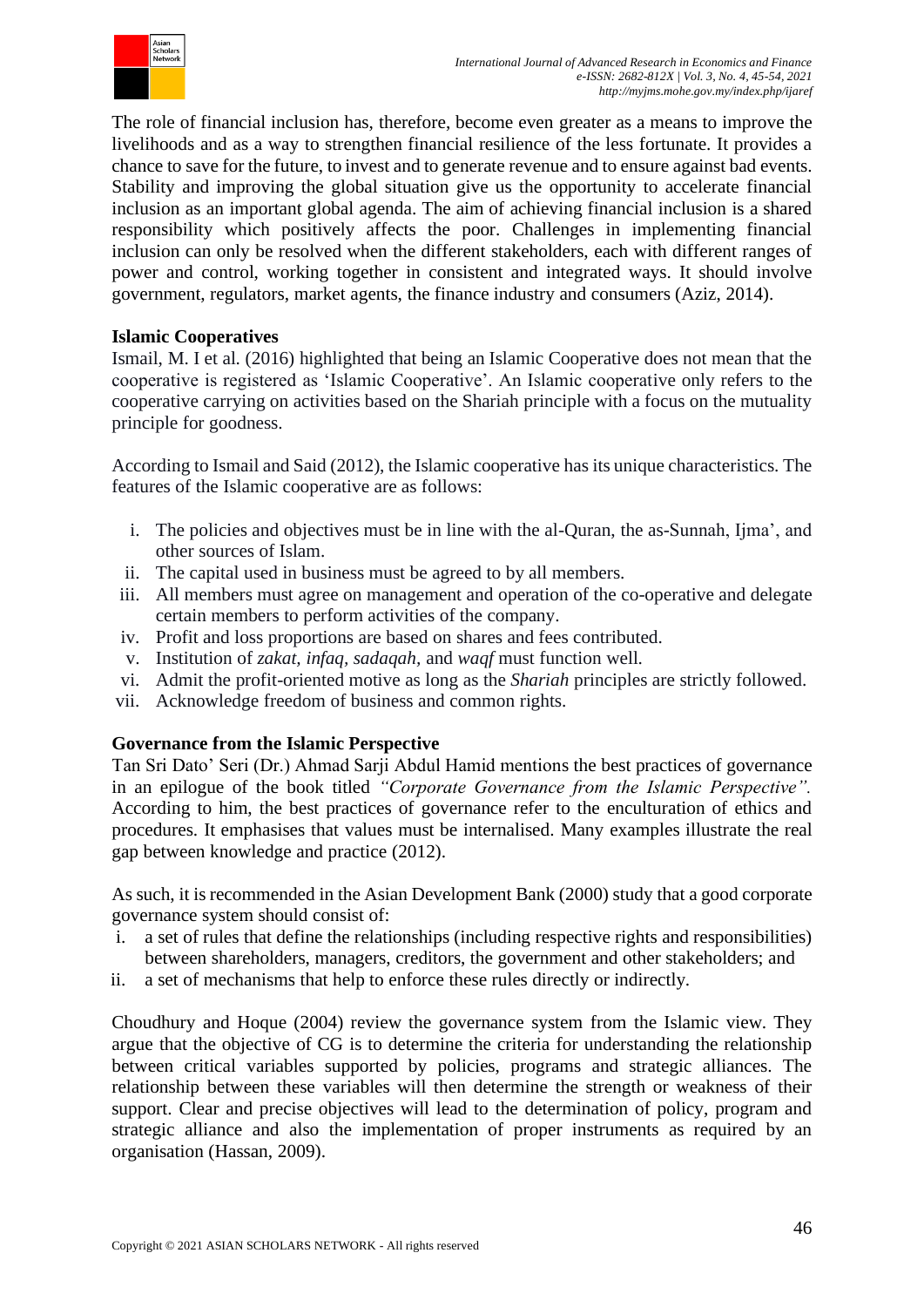

"……if we really want to internalise the good practices of corporate governance from the Islamic perspective, we may also need to look at the implementation of the ISO family of standards from the Islamic perspective. With these standards, companies are subjected to scrutiny in order to be awarded with the ISO certificate. This is very much in the interest of good governance" (Tan Sri Dato' Seri (Dr.) Ahmad Sarji Abdul Hamid, 2002).

The Islamic economic system is a rule-based incentive system based on Shariah rules, with the ultimate goal of maintaining a just and harmonious social order. The rules are composed of those who deal with the individual's body and his state of consciousness, those who govern his relationships with others, and those which constitute the code of conduct necessary for the community as a whole (Mirakhor, 1989). Compliance with the rules promotes social integration and unity and preserve the intended social order. Shariah offers a comprehensive framework to identify, to recognise, respect and protect the property rights of every individual, community, society and state (Iqbal & Mirakhor, 2004).

Islam demands high standards of ethical behaviour from everyone in society. All economic agents are *Mukminin* whose behaviour corresponds fully with the requirements of the Shariah. These economic agents are expecting to faithfully comply with the terms of contracts and accountability for respecting the property rights of others which will automatically lead to the elimination of problems arising from asymmetric information, moral hazards and adverse selection, and would thus guarantee optimal governance (Askari et al., 2010). The basic principles of good CG in Islamic finance emphasise three main elements, namely, accountability, transparency and reliability (Muneeza & Hassan, 2011; Ansari et al., 2012).

### **2. Literature Review**

### **Definitions and Understanding of** *Maqasid al-Shariah* **and** *Maslahah*

*Maqasid* refers to a purpose or objective, principle, intent or goal (Kamali, 2008). Shariah, on the other hand, is defined as following strictly the injunctions of Allah or the way of Islam (din) (Dusuki & Abdullah, 2007). Dusuki and Bouheraoua (2011) explain that the *Maqasid al-Shariah* represents the objectives and the rationale of the Shariah with the aim to protect and preserve public interests (*maslahah*) in every segment of life. It encompasses all disciplines, laws, regulations, policies, instructions, obligations, principles, beliefs, devotions and actions designed to protect the interest of human beings in all segments and aspects of life (El-Najar, n.d). For a number of Islamic legal theorists, it is an alternative expression of people's interests *(masalih)* (Auda, 2008).

As cited in Dusuki and Abdullah (2011), referring to Imam Al-Ghazali (d. 1111):

"The objective of the Shariah is to promote the well-being of all mankind, which lies in safeguarding their faith *(din),* their human self *(nafs)*, their intellect *('aql),* their posterity *(nasl)* and their wealth *(mal).* Whatever ensures the safeguard of these five serves public interest and is desirable".

According to the principles of *Maqasid al-Shariah,* the Islamic system places equal emphasis on the ethical, moral, social, material gain and religious dimensions in order to enhance quality and fairness for the society as a whole (Lahsasna, 2016). Lagan (2006) claims the need for an organisation to manage the ethical dimension of their business, particularly to improve the governance rules. Svensson and Wood (2004) emphasise that the business executives need to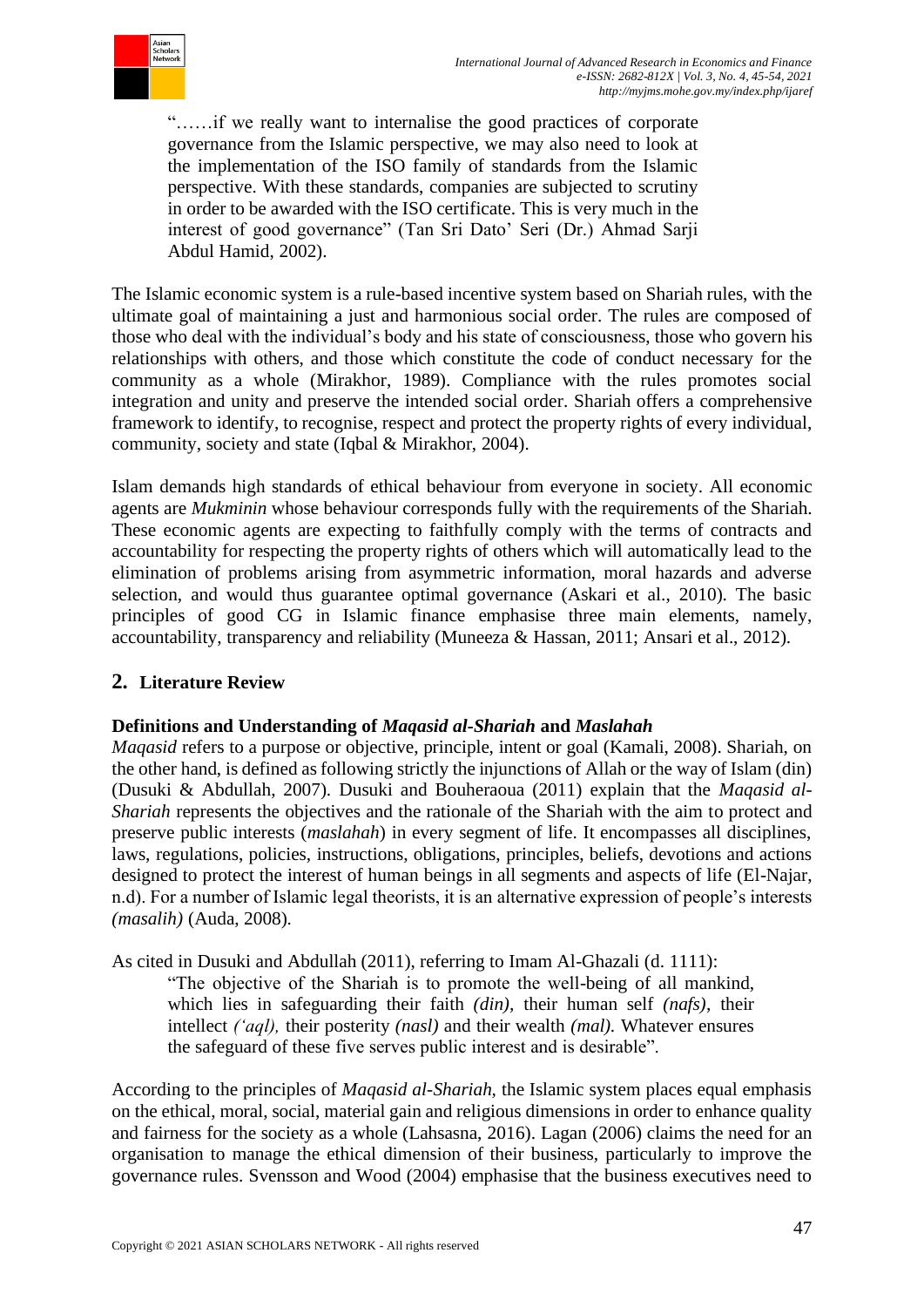

consider business ethics and public opinion proactively. They postulate that business ethics can help discover why companies continuously fail to maintain their business performance (Svensson & Wood, 2004).

Imam al-Shatibi (d.1388), as cited in Dusuki and Abdullah (2011), emphasises the epistemological (*aqidah*) dimension when defining *Maqasid al-Shariah*:

"The primary goal of the Shariah is to free man from the grip of his own whims and fancies, so that he may be the servant of Allah by choice, just as he is one without it".

Dusuki and Abdullah (2011) further cite 'Allal al-Fasi (d.1974):

"The overall objective of Islamic law is to populate and civilise the earth and preserve the order of peaceful coexistence therein; to ensure the earth's going well-being and usefulness through the piety of those who have been placed there as God's vicegerents; to ensure that people conduct themselves justly, with moral probity and with integrity in thought and action, and that they reform that which needs reform on earth, tap its resources, and plan for the good of all".

The above definitions promote cooperation and mutual support within the family and society as manifested in the realisation of *maslahah* (public interest). In many situations, *Maslahah* connotes the same meaning as *maqasid,* and the scholars have used the two terms almost interchangeably (Dusuki & Abdullah, 2011).

#### **Governance from** *Maqasid* **Perspective**

Lahsasna (2016) propose that corporate governance can be defined from the *Maqasid* perspective as: "The process and structure are used to direct and manage the business and affairs of the company towards enhancing business prosperity and corporate accountability with the ultimate objective of realising long-term shareholder's value. It also takes into account the interest of other stakeholders in its broad concept within the values and principles of *Maqasid al-Shariah".*

Chapra and Ahmed (2002) elaborate on the Islamic economic system that can help to realise human welfare through the provision and distribution of scarce resources in line with *Maqasid,* without constraining the freedom of the individual, creating macroeconomic imbalances and ecological systems that ultimately undermine family and social cohesion.

Therefore, *Maqasid al-Shariah* will have strong influence and impact on the major components of governance such as the process, reporting and structure by influencing objectives, the vision, mission, as well as values of governance. In Islam, the concern for good governance in all forms of transactions has long been addressed in the Quran.

Dusuki (2008) proposes The Pyramid of *Maslahah* with the aim to achieve the well-being of the society. The three levels of the pyramid in Figure 1 reflects the different degrees of importance in terms of fulfilment responsibility by the managers. The *Daruriyyat* (Essentials) level constitutes the most fundamental responsibility to be fulfilled as compared to the other levels, *Hajiyyat* (Complementary) and *Tahsiniyyat* (Embellishments). The degree of decisionmaking becomes less fundamental as the pyramid moves up, albeit more virtuous, to attain the perfection and well-being of society. It is assumed that individuals would strive for the upper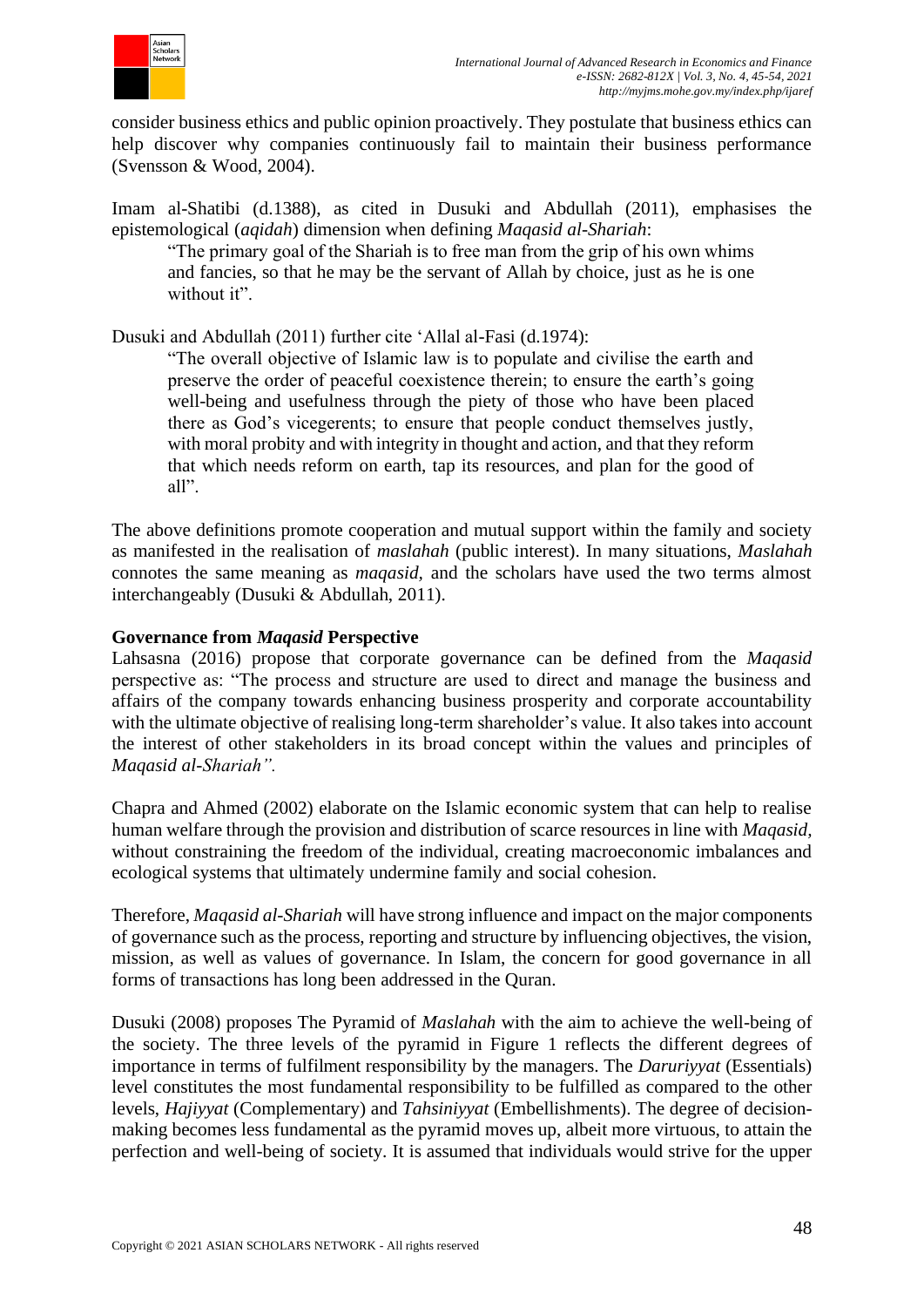

level as the former is fulfilled. In the context of the cooperative setting, it means that the governance organs should perform their duties to preserve the rights of stakeholders.



*Maslahah* is a juristic device used in Islamic legal theory to promote public benefit and prevent social evils or corruption. According to al-Ghazali (d. 1111):

"As for *maslahah*, it is essentially an expression for the acquisition of benefit or the repulsion of injury or harm, but that is not what we mean by it, because acquisition of benefits and the repulsion of harm represent human goals, that is, the welfare of humans through the attainment of these goals. What we mean by *maslahah*, however, is the preservation of the ends of the Shariah".

The definition reinforces the importance of '*the preservation of the ends of the Shariah'* which refers to the objectives of the Shariah including the protection of faith, life, posterity, intellect and wealth as the fundamental meaning of *maslahah.* The modern approach of *maslahah* is directly related to *Maqasid al-Shariah* since the realisation of *maslahah* emphasises is the primary objective of the Shariah (Dusuki & Abdullah, 2011).

### **3. Methodology**

The methodology used to prepare this article is based on literature reviews from past researches and sourced from the al-Quran and al-Hadith.

In this regard, there no specific measures review the impact of Islamic finance transactions on the society, environment, and individuals. What are the roles of Board, management, Shariah Advisory Council (SAC) and regulators to realise the *Maqasid Shariah* of Islamic finance? As such, it is crucial to examine the measures currently adopted to promote the realisation of *Maqasid Shariah* of Islamic financial transactions.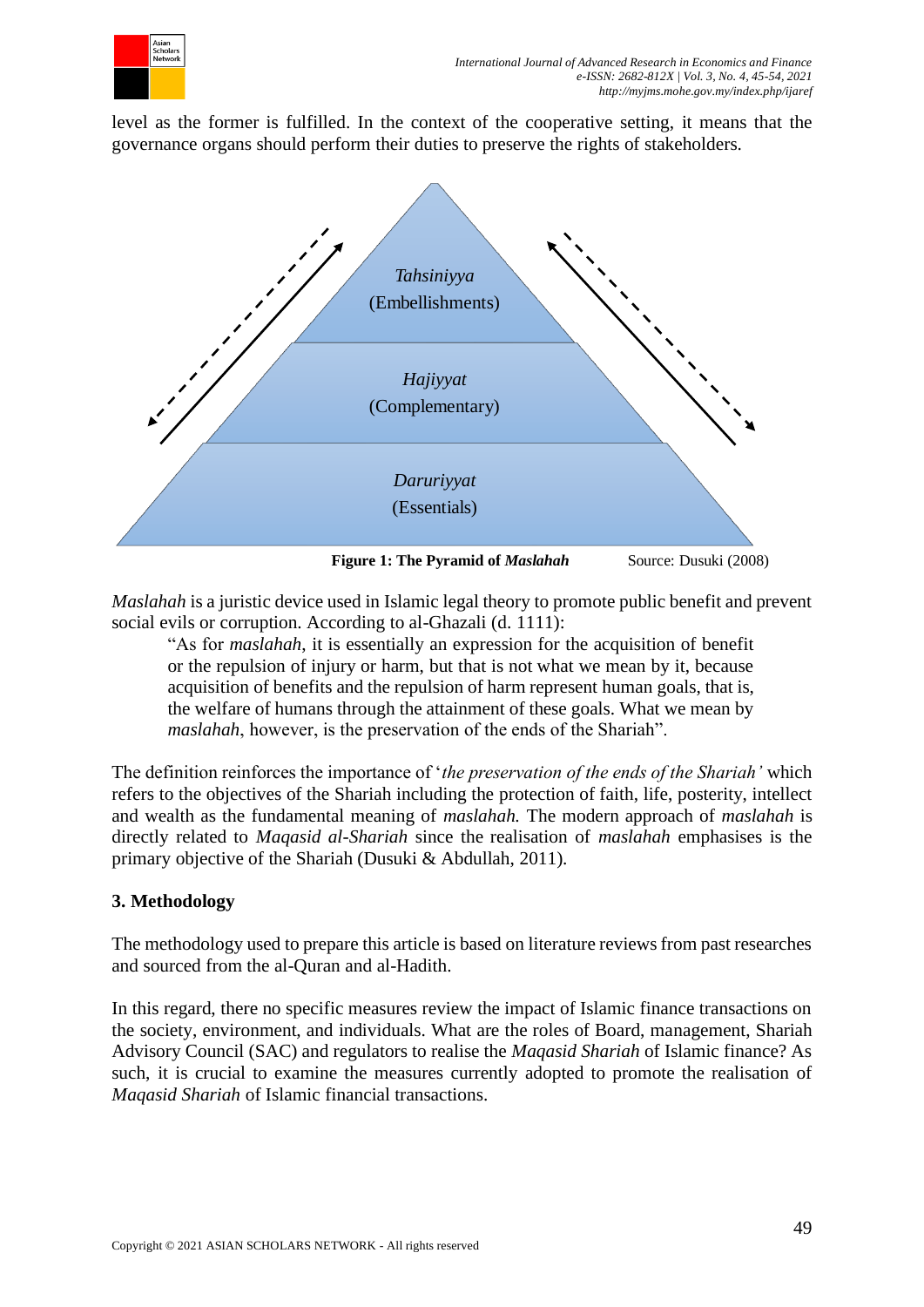

| <b>Surah, Verse</b> |
|---------------------|
| al-Maidah, 5:1      |
| al-Anfal, 8:27      |
| al-Nisa', 4:29      |
|                     |
| al-Baqarah, 2:188   |
| al-Baqarah, 2:282   |
|                     |
|                     |

**Table 1: Relevant Principles in Corporate Governance**

Source: Lahsasna (2013)

Lahsasna (2013) lists the relevant principles in corporate governance based on al-Quran as shown in the above Table 1. He also lists the practice of *Maqasid al-Shariah* in corporate governance as follows:

- i. Ensure proper management of the organisation.
- ii. Ensure that the organisation is managed according to the principle of Islamic law.
- iii. Determine the accountability and responsibility in decision-making and activities in the organisation.
- iv. Preserve the interest of the shareholders.
- v. Preserve the interest of the stakeholders.
- vi. Ensure the transparency of the decision-making process, fairness and trustworthiness in managing a company.
- vii. Create a system of checks and balances. This helps to achieve the goal of creating and enhancing shareholders value and stakeholders while protecting the interest of Shariah.
- viii. Promote honesty and ethics, while preventing betraying any trust. It prevents one from deriving income from cheating, price manipulation, dishonesty, fraud and bribery.
- ix. Set out the expectations of the Bank on an IFI's Shariah governance structures, processes and arrangements to ensure that all its operations and business activities are in accordance with Shariah.
- x. Provide a comprehensive guide to the Board, Shariah governance and management of the IFI in discharging its duties in matters relating to Shariah.
- xi. Outline the functions relating to Shariah review, Shariah audit, Shariah risk management, and Shariah research.

Abu-Tapanjeh (2009) suggests that two aspects shape the nature of Islamic governance:

- i. Institutional law, the sovereignty of the Shariah claim on every aspect of life, ethics and social that refers to the legal system of the Qur'anic and As-Sunnah. These ethical principles determine what is right, just and fair, the nature of corporate responsibility, the priority of society, together with some specific governance standards.
- ii. Business ethics based on certain economic principles and Islamic finance that have a direct impact on corporate practices and policies. These include zakat institutions, prohibition of usury (*Riba'*) and prohibitions on speculation. This ethical business ethics calls for the development of an economic system based on profit and loss sharing (PLS).

#### **Profit-Loss-Sharing (PLS) Mechanism**

The cooperative operates on an equity-based instrument in the form of a Profit-Loss-Sharing (PLS) mechanism primarily in the form of *musharakah* and *mudharabah* contracts. Islamic economists favour equity-based instruments and emphasise social welfare and religious commitment towards Islamic banks to realise *Maqasid al-Shariah* in respect of economic and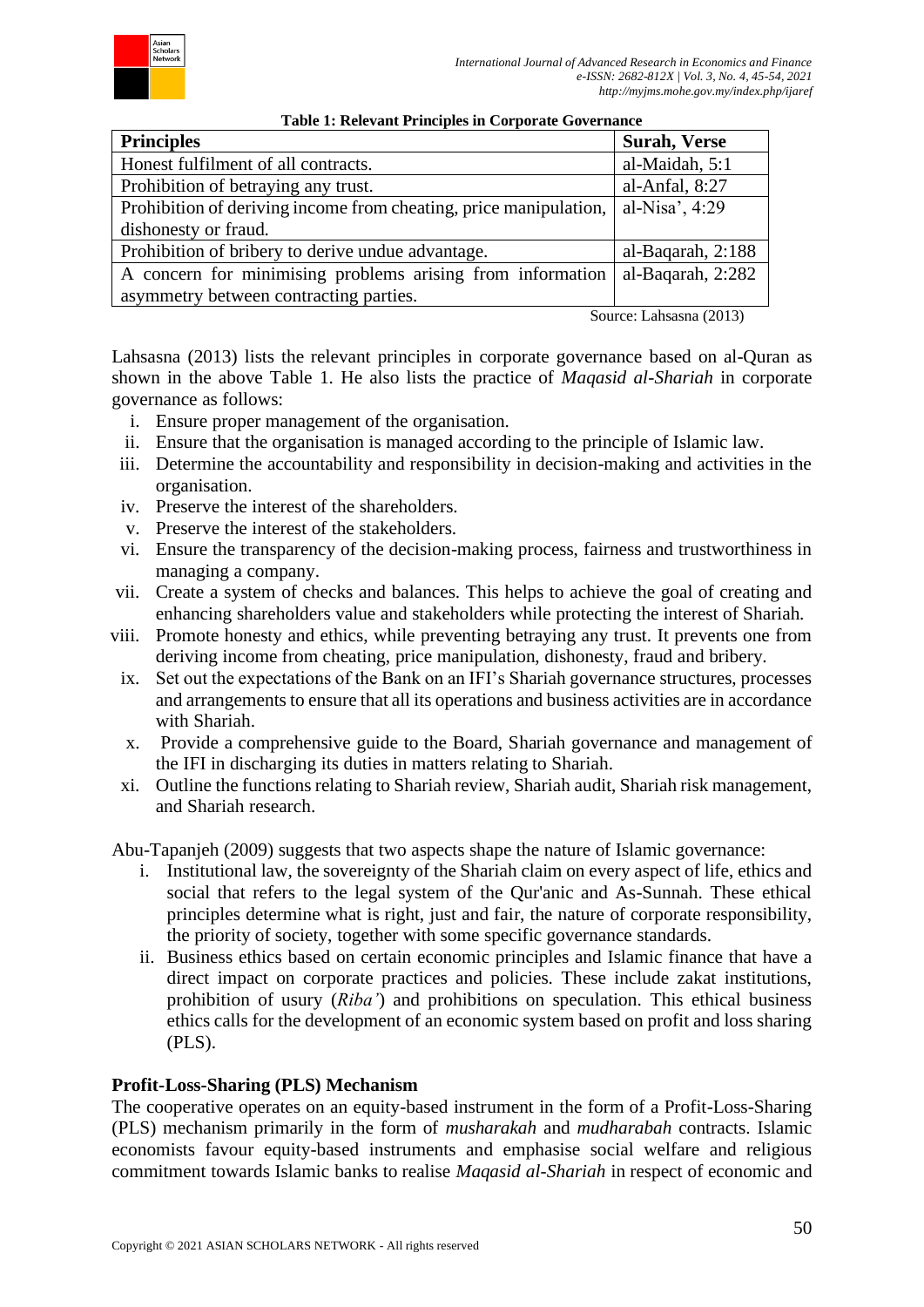

financial transactions, including social justice, equitable distribution of income and wealth and promoting development and economic growth (Chapra, 2000).

The Islamic financial model should be based on equity to suit the Shariah spirit and overall Islamic views. To differentiate the establishment of Islamic finance from conventional, they must aim to promote the norms and values of Islam and protect the needs of the Muslim community without degrading its commercial viability. Cooperatives emphasise PLS mechanism that are appropriate to the needs of micro entrepreneurs. To take the example of Bank Islam Sudan (SIB) as an example in implementing the concept of *musharakah* financing to smallholders in Sudan has proven that the PLS mechanism can be applied and benefits the rural community (Al-Harran, 1990).

The Islamic banking system will be an efficient model for mobilising and allocating resources in the economy as a result of the elimination of benefits and the concept of PLS (Haron, 1996). The alternative mechanisms used by IFIs to avoid dealing with interest are the adoption of various forms of profit-sharing contracts that are specific to Islamic banking. This contract increases equity and equitable distribution of profit and risks in investment (Bashir, 1984).

Meeting *Maqasid al-Shariah* requires integrating PLS mechanisms and the ethical conduct of business to achieve the public interest (Bhatti & Bhatti, 2009). *Maqasid al-Shariah* substantially blocks any effort to acquire wealth by illegal means, which leads to social inequality and social waste (Bhatti & Bhatti, 2009). Therefore, the structure of governance in IFIs should involve the establishment of an SC and internal performance review as a continuing Shariah compliance and provision of relevant information.

Table 2 summarises how Islamic credit cooperatives are meant to combine Islamic and credit union principles:

| <b>Islamic Principles</b>                                                             | <b>Islamic Financial Cooperative Principles</b>                                    |  |  |
|---------------------------------------------------------------------------------------|------------------------------------------------------------------------------------|--|--|
| Prohibition of interest-based transactions.                                           | Emphasise a member's investment by                                                 |  |  |
|                                                                                       | offering an opportunity to purchase shares.                                        |  |  |
|                                                                                       | Loans are made as financial contracts                                              |  |  |
|                                                                                       | between borrowers and the cooperatives.                                            |  |  |
| Profit and loss sharing.                                                              | Established member-ownership through a<br>purchase of share savings. Share profits |  |  |
|                                                                                       |                                                                                    |  |  |
|                                                                                       | among members as dividends.                                                        |  |  |
| Provide loans by purchasing physical assets<br>Transactions must be backed by assets  |                                                                                    |  |  |
| rather<br>than<br>financial<br>speculation.                                           | and either:                                                                        |  |  |
| contracts must detail the<br>Financial                                                | leasing it to the member <i>(ijarah)</i> , or<br>(i)                               |  |  |
| specific product/service being bought or                                              | transferring ownership to the member<br>(ii)                                       |  |  |
| sold.                                                                                 | who pays a markup ( <i>murabahah</i> ).                                            |  |  |
| <b>Prohibition</b><br>activities<br>of<br>financing<br>considered harmful to society. | Lend only to Shariah-compliant businesses.                                         |  |  |

|  | Table 2: Islamic Principles vs. Islamic Financial Cooperative Principles |  |  |
|--|--------------------------------------------------------------------------|--|--|
|  |                                                                          |  |  |

Source: WOCCU (2012)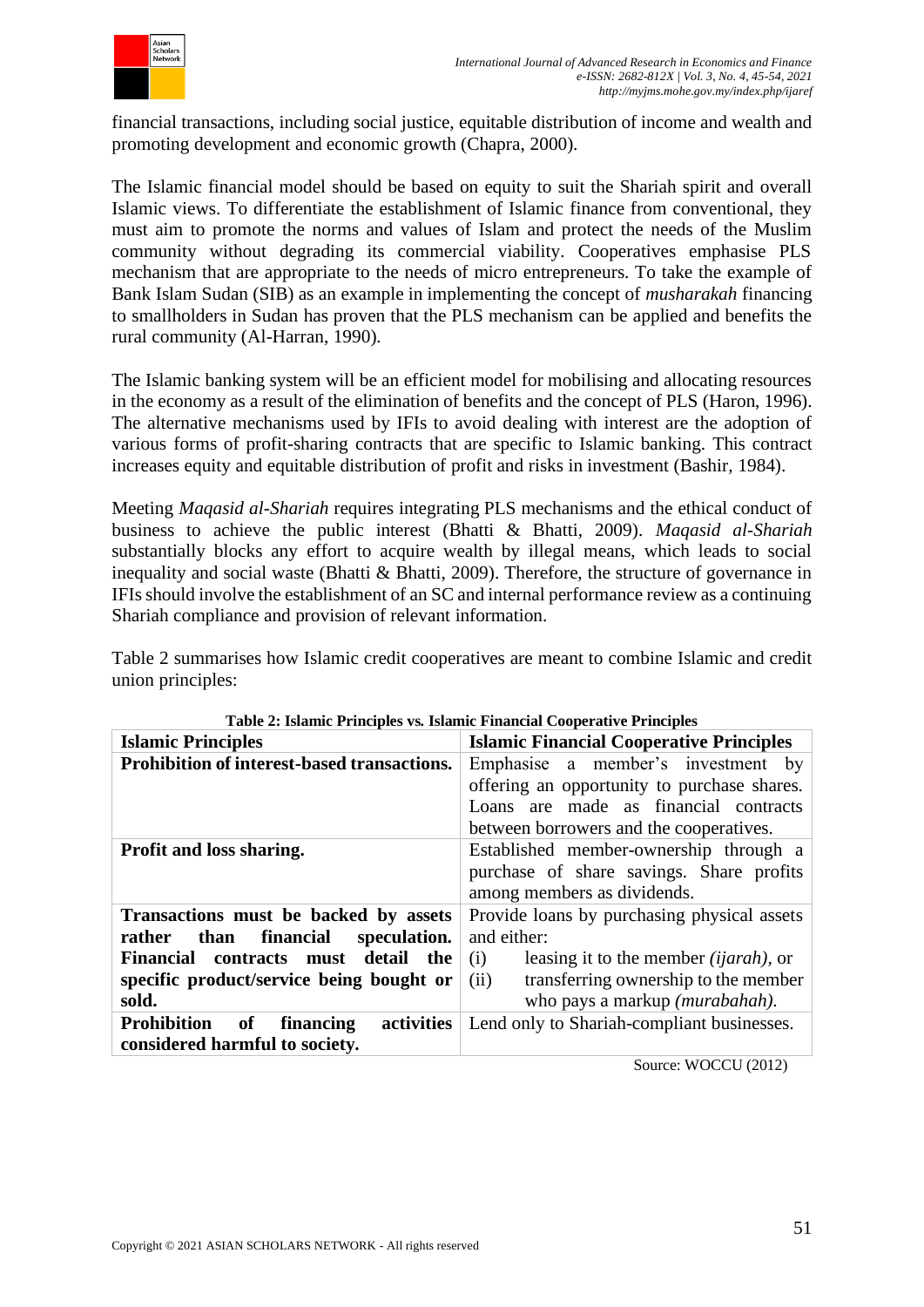

Tables 3 and 4 show among the verses of the Qur'an as a reference in the implementation of work ethic which is part of the principles of governance of an organization

| <b>Subject</b>                | <b>Al-Qur'an Verses</b>                                                               |
|-------------------------------|---------------------------------------------------------------------------------------|
| Agreements<br>and<br>promises | Ar Rad 13:25, Al Qasas 28:28, Yunus 10:71                                             |
| Consideration for others      | An-Nisaa' 4:36, Al-Mumtahina 60: 9.                                                   |
| Consultation                  | Ash-Shura 42:38, Taha 20:103, Al-Kahf 18:22                                           |
| Continuous improvement        | Al-Araf 7:42.                                                                         |
| Cooperation.                  | Al-Hujraat 49:9, Maryam 19:96.                                                        |
| Equality and unity            | Al-Isra' 17:35.                                                                       |
| Fairness in dealings          | Al-Anaam 6:152, Al-Mumtahina 60:8, An-Najm 53:32, Al-Maida 5:8.                       |
| Fairness in wages.            | Al-Imran 3:57, Saba' 34:37.                                                           |
| Hard work.                    | Al-Baqara 2:62; 82, Al-Anaam 6:135                                                    |
| Helping others                | As-Saff 61:14, An-Nahl 16:97, Yunus 10:41                                             |
| Honesty and justice.          | Al-Baqara 2:177, Az-Zumar 39:2: 3                                                     |
| Humble.                       | Hud 11:23                                                                             |
| Patience.                     | Hud 11:11                                                                             |
| Righteous/Intention           | Al-Baqara 2:25; 225, Al-Baqara 2:62, At-Taubah 9:105, As-Saff 61:8, Al-Qasas<br>28:19 |
| Social order.                 | Al-Imran 3:110, Al-Baqara 2:273                                                       |
| Truth.                        | Al-Anfal 8:27, Yunus 10:61, An-Nur 24:8                                               |

## **Table 3: The al-Quran Reference of Islamic Work Ethics**

Source: adapted from Ali (1988)

| <b>Reference</b>                                                               | <b>Subject</b>                                                                                      |
|--------------------------------------------------------------------------------|-----------------------------------------------------------------------------------------------------|
| Al Quran, An Nur 24:37, Fatir 35:29                                            | The importance rememberance of Allah, do prayers while<br>in trade and sales engagement             |
| Al Quran, Ad-Dzariyat 51:57                                                    | Obligation of mankind for an ibadat                                                                 |
| Al Quran, Al-Qasas 28:77                                                       | Seeking of wealth, not to mischief and the aim of the<br>Hereafter.                                 |
| Al Quran, Ghafir 40:58; Al-Baqarah 2:30 33;<br>Al-Mujadila 58:11; Luqman 31:20 | The importance of training, learning and development                                                |
| The Ouran, An Nisaa' 4:58-59                                                   | Implementation of human resources in the way of God with<br>trust and responsibility                |
| Al Quran, Al-Baqarah 2:286                                                     | Doing job based on capacity and competency                                                          |
| AlQuran.Al-Ahqaf 46:19                                                         | Grading the em[ployees work based on quality and<br>quantity of their work                          |
| Al Quran, Al-Araf 7:85                                                         | Understanding the contract and meet the conditions                                                  |
| Al Quran. Al-Kahf 18:87-88                                                     | Economic/Business Performance                                                                       |
| Al Quran, Al-Baqarah 2:42, At-Taubah 9:16                                      | Accurate information and prohibited false assertions,<br>unfounded accusation and false testimonies |
| Al Quran, Al-Furgan 25: 67                                                     | Balance between those (extremes)                                                                    |
| AlQuran.Al-Qasas 28:26-28                                                      | Mutual consultation and consent                                                                     |

Source: Adapted from Ali (1988), Ahmad (2006), Rivai et al. (2012), Rafiki and Abd Wahab (2014)

#### **4. Conclusion**

Overall, the governance system from the Islamic point of view can be said to be a system to manage human life based on a complete Islamic philosophy and principles. Generally, the Islamic governance is aimed at creating an efficient and impeccable service, social security, justice, stability, and prosperity of society.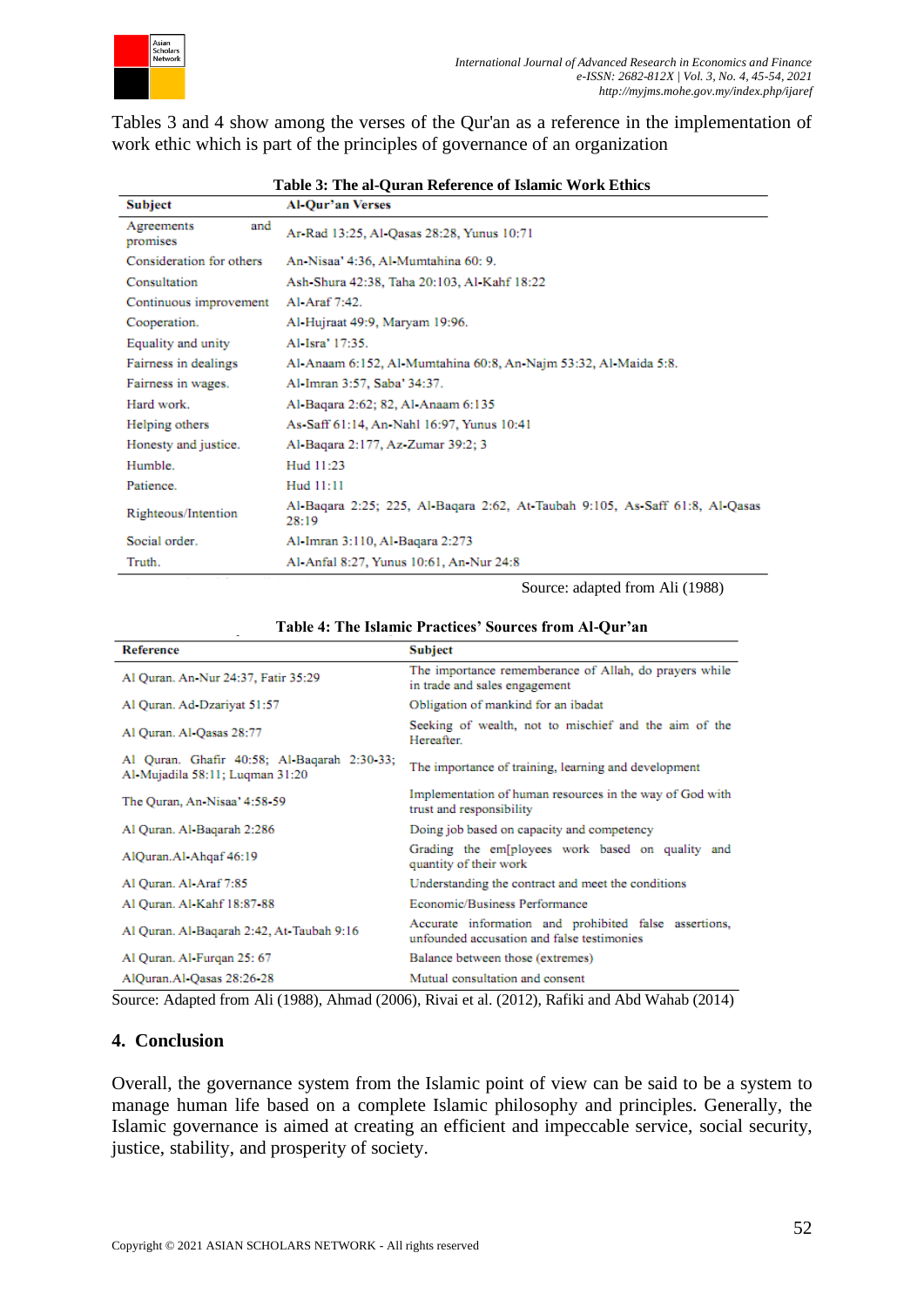

This means that all the deeds and practices of Muslims in all their affairs are counted as worship as long as they do not violate Islamic law. This principle is known as *Tawhid* philosophy, which emphasize on the oneness of God, in the sense that **He is one and there is no god** but Him, as stated in the *Shahādah* ("witness"): "There is no god but God (Allah) and Muhammad is His prophet." *Tawhid* is the core of one's faith. Any conduct and action, whether through intentions, words or deeds that magnify other than Allah SWT will affect the status as a believing Muslim. This means that Muslims need to fear and fully obey Allah SWT alone.

By appreciating this philosophy of *Tawhid*, Muslims will not dare to commit malpractice, tyranny, damage and so on for fear of God's punishment and retribution in the Hereafter. While the world is only temporary and is a loan from God for the preparation of the hereafter. All the contributions and successes they have created in this world based on the principles of *Tawhid* will reflect their rewards and goodness in the Hereafter.

### **References**

- Abu-Tapanjeh, A. M. (2009). Corporate governance from the Islamic perspective: A comparative analysis with OECD principles. Critical Perspectives on accounting, 20(5), 556-567.
- ADB (Asia Development Bank). (2000). Corporate Governance and Financial in East Asia: A study of Indonesia, Republic of Korea, Malaysia, Philippines, and Thailand. A Consolidated Report. Manila. ADM. Vol. 1.
- Ahmad, K. (2006). Management from the Islamic Perspective. Kuala Lumpur: International Islamic University Malaysia, Reasearch Center.
- Al-Harran, S.A.S. (1990). Islamic Finance: The Experience of the Sudanese Islamic Bank in Partnership (Musharakah) Financing as a Tool for Rural Development among Small Farmers in Sudan. PhD diss., Durham University.
- Ali, A. (1988). Scaling an Islamic work ethic. The Journal of Social Psychology, 128(5), 575- 583.
- Ansari, S., Munir, K. & Gregg, T. (2012). Impact at the "Bottom of the Pyramid": The Role of Social Capital in Capability Development and Community Empowerment'. Journal of Management Studies, 49, 813–42.
- Askari, H., Iqbal, Z., & Mirakhor, A. (2010). Globalization and Islamic Finance: Convergence, Prospects and Challenges (Vol. 778). John Wiley & Sons.
- Auda, J. (2008). Maqasid Al-Shariah A Beginner's Guide (Vol. 14). International Institute of Islamic Thought (IIIT).
- Aziz, Z. A. U. (2014). Advancing Financial Inclusion to its Next Level. The Alliance for Financial Inclusion (AFI) 2014. Global Policy Forum. Port of Spain, Trinidad and Tobago. 10 September 2014.
- Bhatti, M., & Bhatti, M. I. (2010). Toward Understanding Islamic Corporate Governance Issues in Islamic Finance. Asian Politics & Policy, 2(1), 25-38.
- Bashir, B. A. (1984). Successful development of Islamic banks. Journal of King Abdulaziz University: Islamic Economics, 1(2).
- Chapra, M.U. (2000). The Future of Economics: An Islamic Perspective. Leicester: The Islamic Foundation.
- Choudury, M, A. & Hoque, M.Z. (2004). An Advanced Exposition of Islamic Economics and Finance. New York, Edward Mellen Press.
- Dusuki, A. W. (2008). Banking for the Poor: the Role of Islamic Banking in Microfinance initiatives. Humanomics, Vol.24 No.1, 2008.
- Dusuki, A. W. & Abdullah, N. I. (2011). Fundamentals of Islamic Banking. IBFIM.